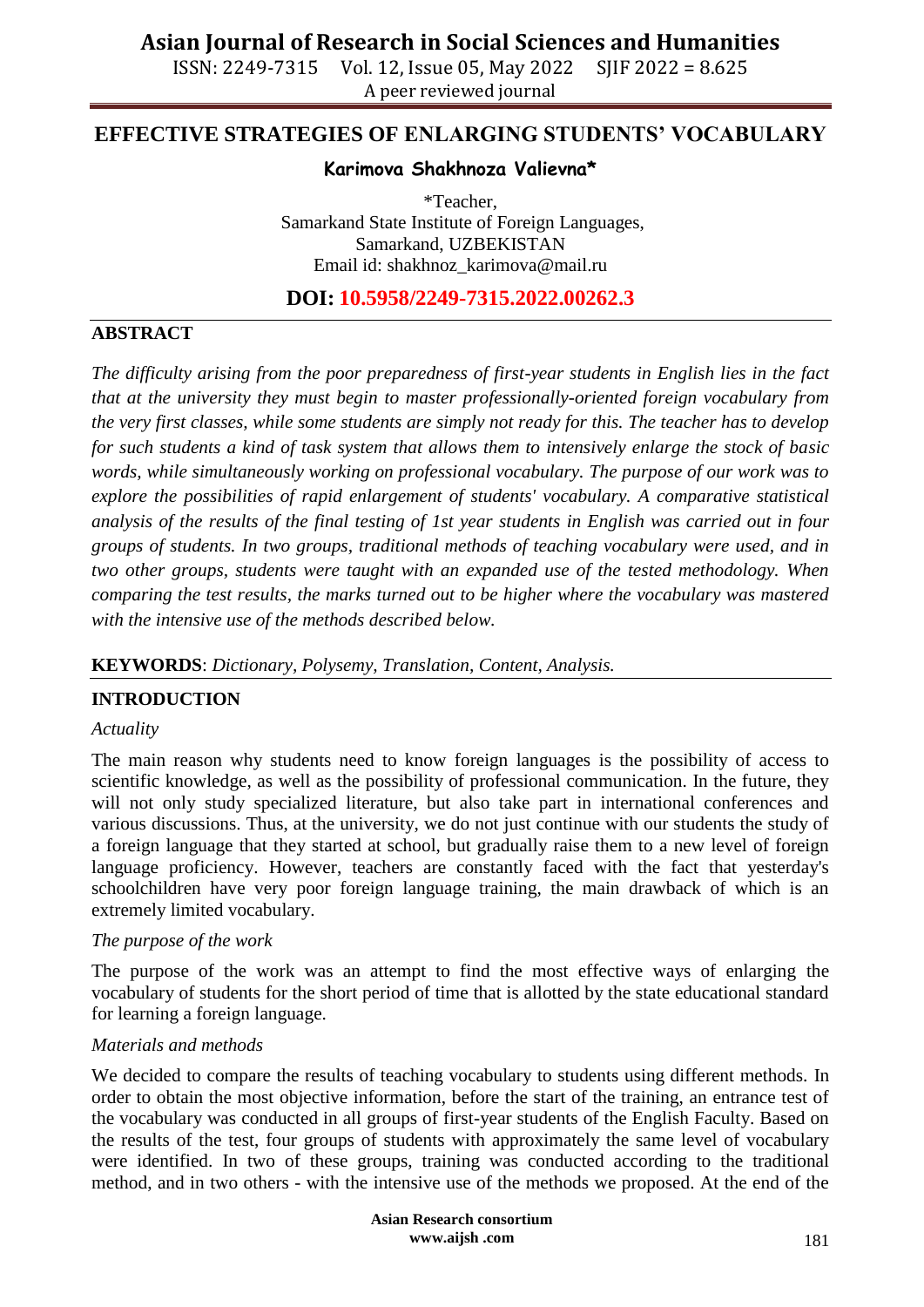ISSN: 2249-7315 Vol. 12, Issue 05, May 2022 SJIF 2022 = 8.625 A peer reviewed journal

training, testing was again carried out.

#### *Results*

An analysis of the test results showed that where the methods we proposed were used, the level of ESL vocabulary was approximately 15% higher.

#### *Discussion*

The English language is characterized by polysemy (polysemy), that is, in English the same word often has a lot of different meanings. For example, the English words dish, wing, head, bright, run as well as many other words, have several meanings.

# *Dish* (noun)

- $\bullet$  It's your turn to wash the dishes  $=$  a kind of plate.
- $\bullet$  How long does it take to cook this dish? = a meal.

# *Wing* (noun)

- $\bullet$  One of the bird's wings is broken = parts of a bird for flying.
- The hospital is building a new wing  $=$  a new part of a building.

The conclusion follows from this: in order to expand the vocabulary of young people, it is useful to memorize not only a lot of words, but also as many meanings of the same word as possible. Then it will be easier for students to translate phrases such as serve the meal, serve someone, serve the time etc.

- 1. He has served his time in prison  $\rightarrow$  spend some time (in prison).
- 2. The free food is served for homeless people only  $\rightarrow$  provide.
- 3. This old bike has served me well  $\rightarrow$  be useful.
- 4. The new mall will serve the community well  $\rightarrow$  provide.
- 5. My mom serves in the medical corps  $\rightarrow$  work as.

Another example: in one educational medical text about a pharmacy, the word plant is used both in the meaning of "plant" and in the meaning of "plant", which sometimes becomes a problem for students. Therefore, it seems appropriate to individually select such educational texts in which the same words are used in different meanings.

One of the common ways of forming new words, called "conversion", in which the same word can be different parts of speech. Distinguishing between a verb and a noun or adjective is important in order to avoid translation errors. Therefore, it is useful to select such educational texts in which the same words are different parts of speech.

Separately, we should mention derivational suffixes and prefixes. Unfortunately, some students often do not understand why we teach them these affixes. Meanwhile, knowledge of derivational suffixes and prefixes often helps to guess the meaning of an unfamiliar word, as well as independently form a new word, which again increases vocabulary. For example, instead of teaching only the word *depend* we can teach other words like *dependence, dependent, independence, independent* that were formed by derivational suffixes and prefixes [4]. In its turn it leads to expanding the vocabulary of students.

You should not forget about the style of speech. The scientific style of presentation is usually called academic discourse. "Academic discourse ... occurs as an original phenomenon or can be mixed with other discourses (for example, with everyday discourse, when a patient comes to the